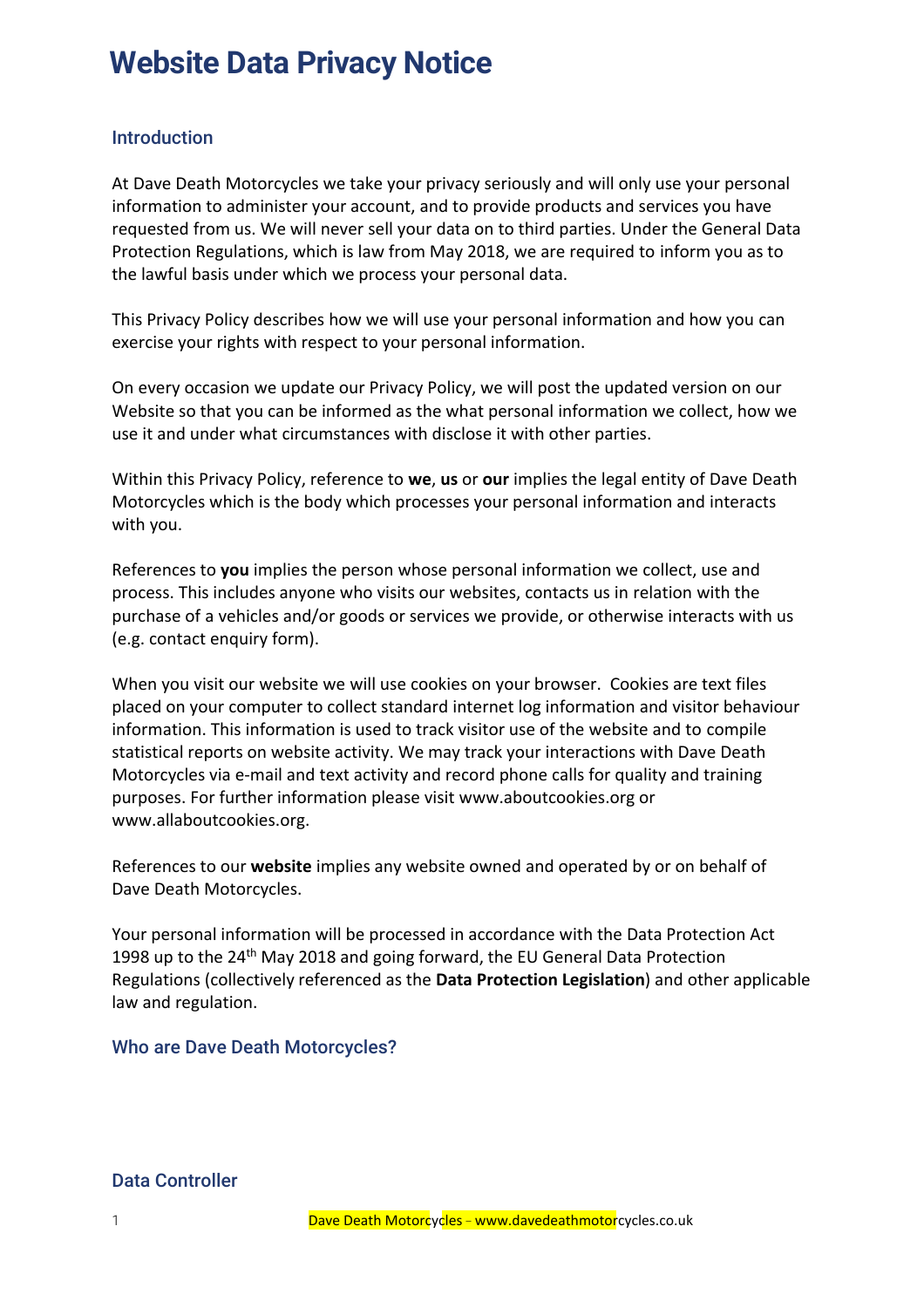For the purposes of Data Protection Legislation, Dave Death Motorcycles is the data controller of your personal information that we collect, and process as explained within this Privacy Policy.

### *Information we may collect*

Information we may collect about you includes your name, date of birth, address, contact details (including email and phone numbers), vehicle details, purchase history and data collected as part of any finance application or payment. This information is referred to as **personal information**.

Several different methods by which we may collect your personal information include:

- Information collected through forms completed both in our dealerships or on our Website.
- A copy of your driving licence when you test drive one of our vehicles.
- When you enquire or purchase goods/services we collect personal information to respond to your enquiry and process your purchase.
- Information of transactions you have processed with us including services and purchases of vehicles and other goods.
- CCTV footage of yourself on our premises.
- Information contained in and records of communication between us including emails, text messages, letters and recorded phone calls.
- Records of your visits to our Website, including, but not limited to, traffic data, location data, IP address and the resources that you access.
- Your marketing preferences
- We also gather information to enable third parties to carry our credit reference checks on you (if you are purchasing a vehicle on finance) and we will have and process information about the result of those checks to complete your purchase.
- We will collect information relevant to the insurance products that we sell that are provided by third parties.

If you provide us with another person's personal information, you must ensure beforehand that you have their agreement to do so and that they are aware of the ways in which we use personal information as set out within the Privacy Policy.

### *Processing personal information*

We use your personal information in relation to our business activities. In particular, we may use your personal information in the following ways:

- To respond to your query regarding the possible purchase of goods or services.
- To carry out our obligations arising from any contract between you and us including the purchase of vehicles and provision of services, and to respond to query from you regarding those such contract.
- To manage and administer the relationship between you and us.
- To obtain feedback from you regarding us.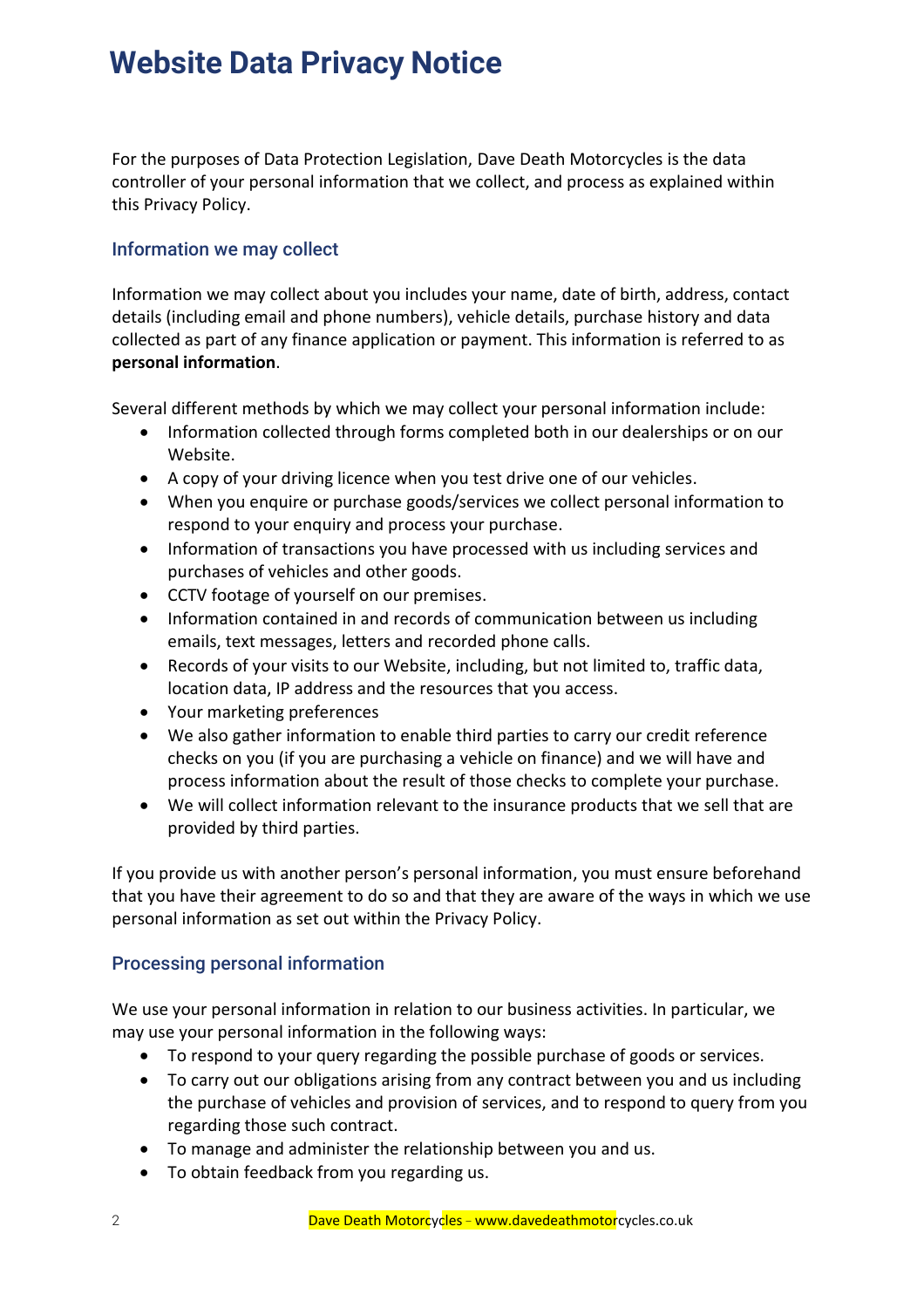- To provide you with reminders regarding your vehicle including, for example, when your vehicle is due to have a service or MOT undertaken.
- To provide you with information about vehicles, services, promotions and offers that may be of interest to you.

## *Our lawful basis for processing personal data*

At Dave Death Motorcycles we may lawfully process your personal data under one of three options:

- Art. 6 (1) (a) **Consent**: In circumstances where you have provided us with a freely given, informed and specific choice to allow Dave Death Motorcycles to process your data, consent will be the lawful basis under which we process your data.
- Art. 6 (1) (b) **Contract**: If you have entered or are in the process of entering into a contract with Dave Death Motorcycles, your personal data may be processed if it is necessary for performance of the contract or is in order to take steps at your request prior to entering into a contract.
- Art. 6 (1) (f) **Legitimate interest**: If you have completed or negotiated a sale with Dave Death Motorcycles, you may have your personal data processed for the purposes of the legitimate interests pursued by Dave Death Motorcycles or by a third party, except where such interests are overridden by your interests or fundamental rights and freedoms which require protection of personal data.
	- o To balance your fundamental rights and freedoms with Dave Death Motorcycles's commercial interests, you will be informed that you may receive marketing communications for similar products and services at the point enquiry or purchase and will be given the ability to opt-out of further processing at any subsequent point in the relationship by calling one of Dave Death Motorcycles's dealerships or contact our Data Protection Officer who will complete the on line opt-out for you.

## *Sharing personal data*

We may disclose your personal information to third parties in connection with our business activities, including in the following circumstances:

- To third parties that provide services to us such as marketing activities.
- To external organisations for the purposes of detecting and preventing fraud and criminal activities.
- To third party finance companies for the purposes of them providing you with finance. These organisations may carry out credit checks and may disclose your data to credit reference agencies for that purpose.
- To third party providers of insurance products if you take up the option of purchasing one of those products.
- We may pass your personal information to third parties if we are under a duty to disclose or share your personal information in order to comply with any legal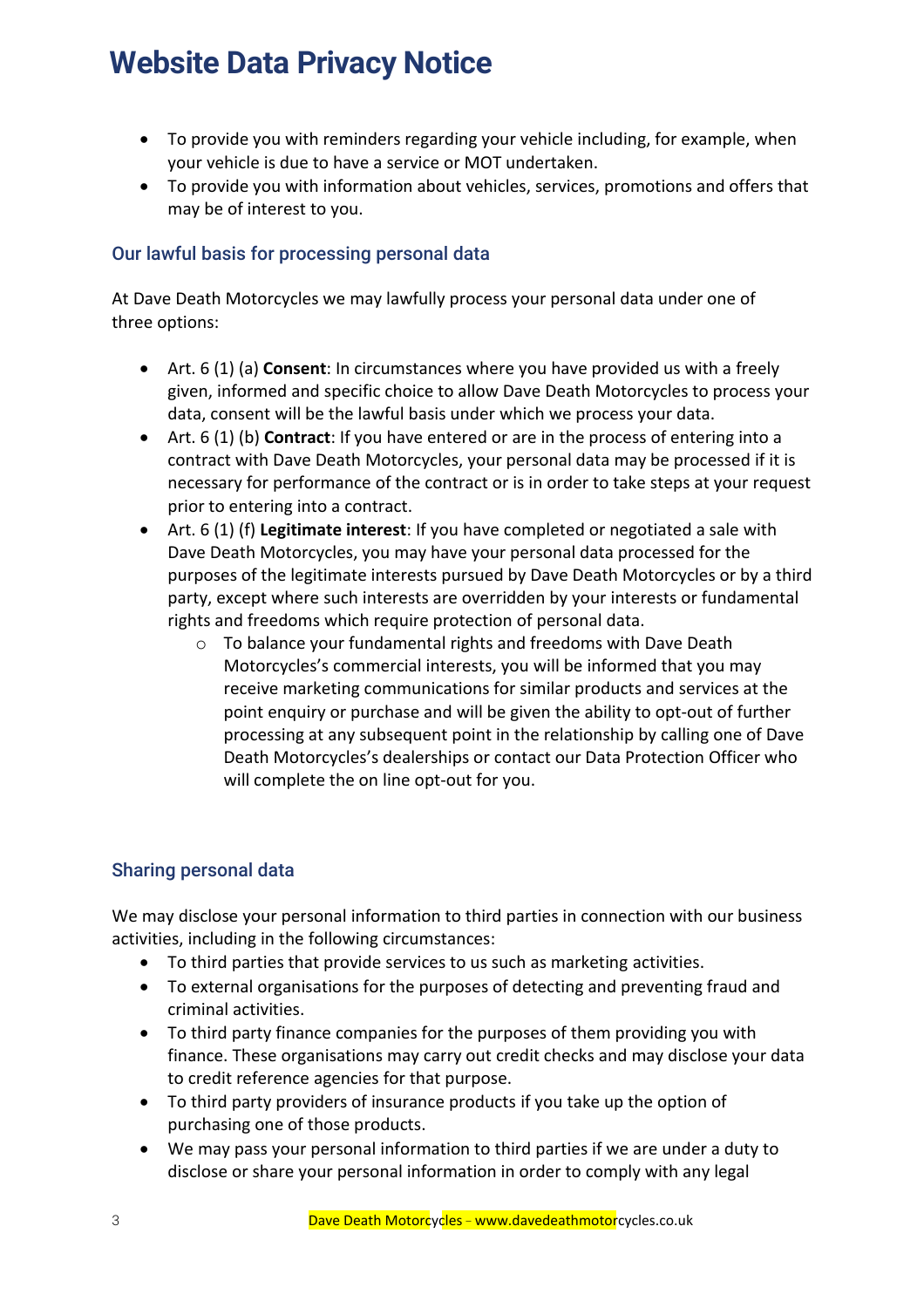obligation, or in order to enforce or apply the terms of any agreements we have with or otherwise concerning you or to protect our rights, property or safety or those of our customers, employees or other third parties.

- We may pass your personal information to the relevant franchise manufacturer partner relating to your vehicle. They may contact you directly regarding your vehicles and to obtain feedback and/or to provide offers.
- We may contact you as advised by our suppliers (a full listing can be found via the link at the foot of this notice) to ensure the ongoing safety and care of your vehicle and any policies are maintained, and the replacement of your vehicle and motorcycle care related products.

We will register your vehicle keeper details and will cross check your data with DVLA to ensure accurate and timely communications can be made.

### *Your rights*

Under the Data Protection Legislation, you have several rights available to you in respect of your personal information. These are the rights to:

- Request copies of your data.
- Rectification of your data.
- Erasure of your data.
- Object to us or restrict the processing of your data.
- Where our systems allow, give electronic access to copies of your data in a digital format.

Except as required by law, we will not use or disclose your personal information for any purpose for which you have not given us your consent or have requested to no longer be communicated to on a legitimate interest basis. If you object or ask to restrict the processing of your data, you agree that despite this we may continue to use the personal information previously provided to us to the extent that we are contractually obligated to do so and to the extent necessary to enforce any contractual obligations you may have, for example a finance agreement.

To learn more or to exercise any of these rights you can contact our Data Protection Officer whose contact details are provided at the bottom of this page.

### *Data storage*

We retain your personal information for seven years from the point of purchasing a vehicle from us, or two years from the point of last communication. We take steps to ensure any business we work with has security protocols and policies in place to manage and record your data privacy and preferences correctly and that your data is stored securely. The security of your data is paramount. Documentation can be supplied on request from our Data Protection Officer, details of whom can be found below.